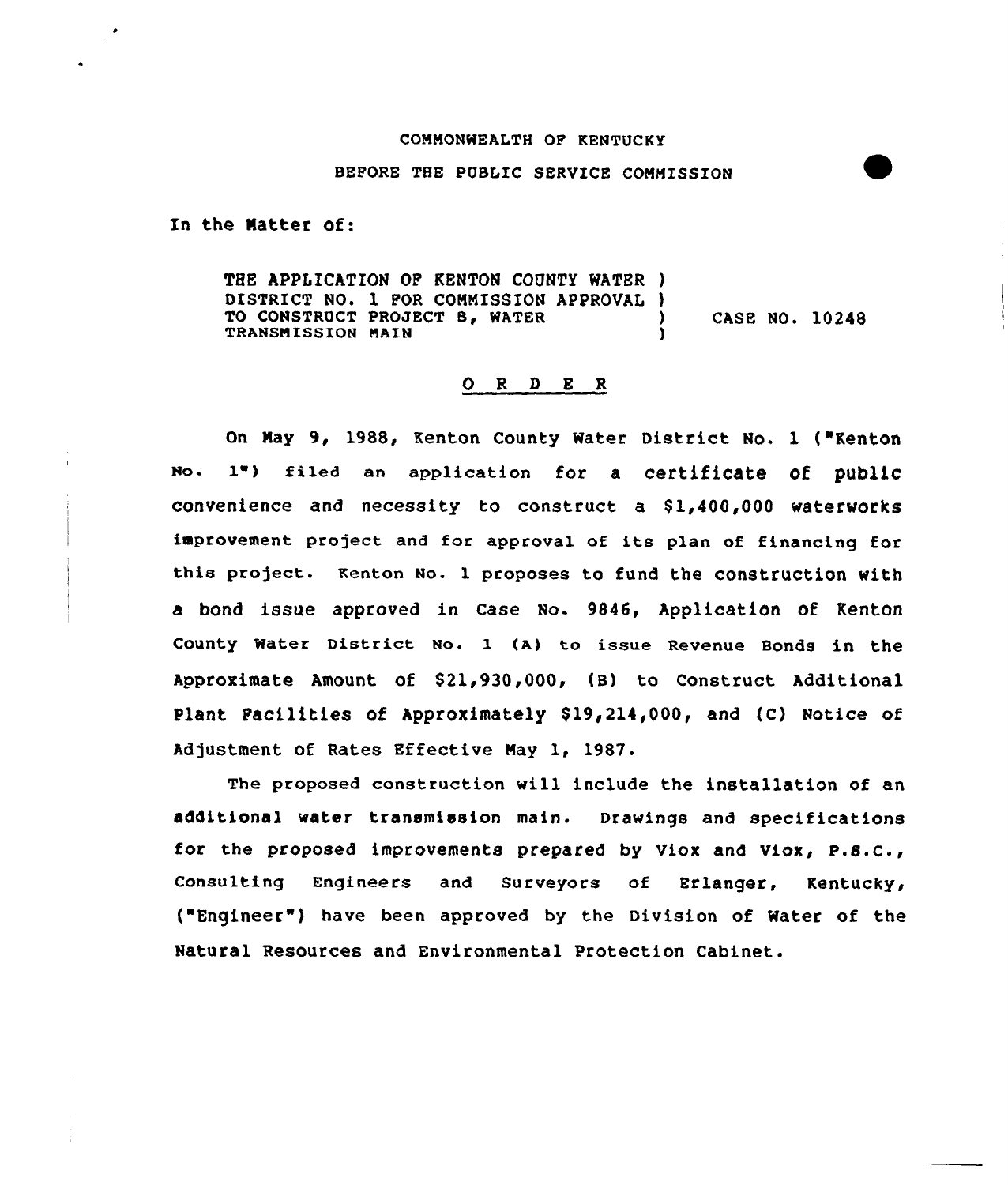### CONTINUITY OF ADEQUATE AND RELIABLE SERVICE

The engineering information filed indicates that reliable and adequate service can be maintained throughout the expanded system after completion of the proposed construction. The Commission reminds Kenton No. <sup>1</sup> of its obligation to provide adequate and reliable service to all of its customers. Kenton No. 1 should monitor the adequacy of the expanded water distribution system after construction. If the level of service is inadequate or declining, or the pressure to any customer is outside the requirements of <sup>807</sup> KAR 5:066, Section 6(1), Kenton No. 1 must take necessary actions to maintain the level of service in conformance with the regulations of the Commission.

# FINDINGS AND ORDERS

The Commission, after consideration of the evidence of record, and being advised, is of the opinion and finds that:

1. With the appropriate monitoring of service system-wide, public convenience and necessity require the construction proposed in Kenton No. 1's application- <sup>A</sup> certificate of public convenience and necessity should be granted.

2. The proposed construction consists of approximately .8 miles of 36- and 16-inch diameter pipelines, and related appurtenances. The low bids totaled \$1,217,709 which will require about \$1,400,000 after allowances are made for fees, contingencies, and other indirect costs.

3. Kenton No. 1 should monitor the adequacy of the expanded water distribution system after construction. If the level of service is inadequate or declining, or the pressure to and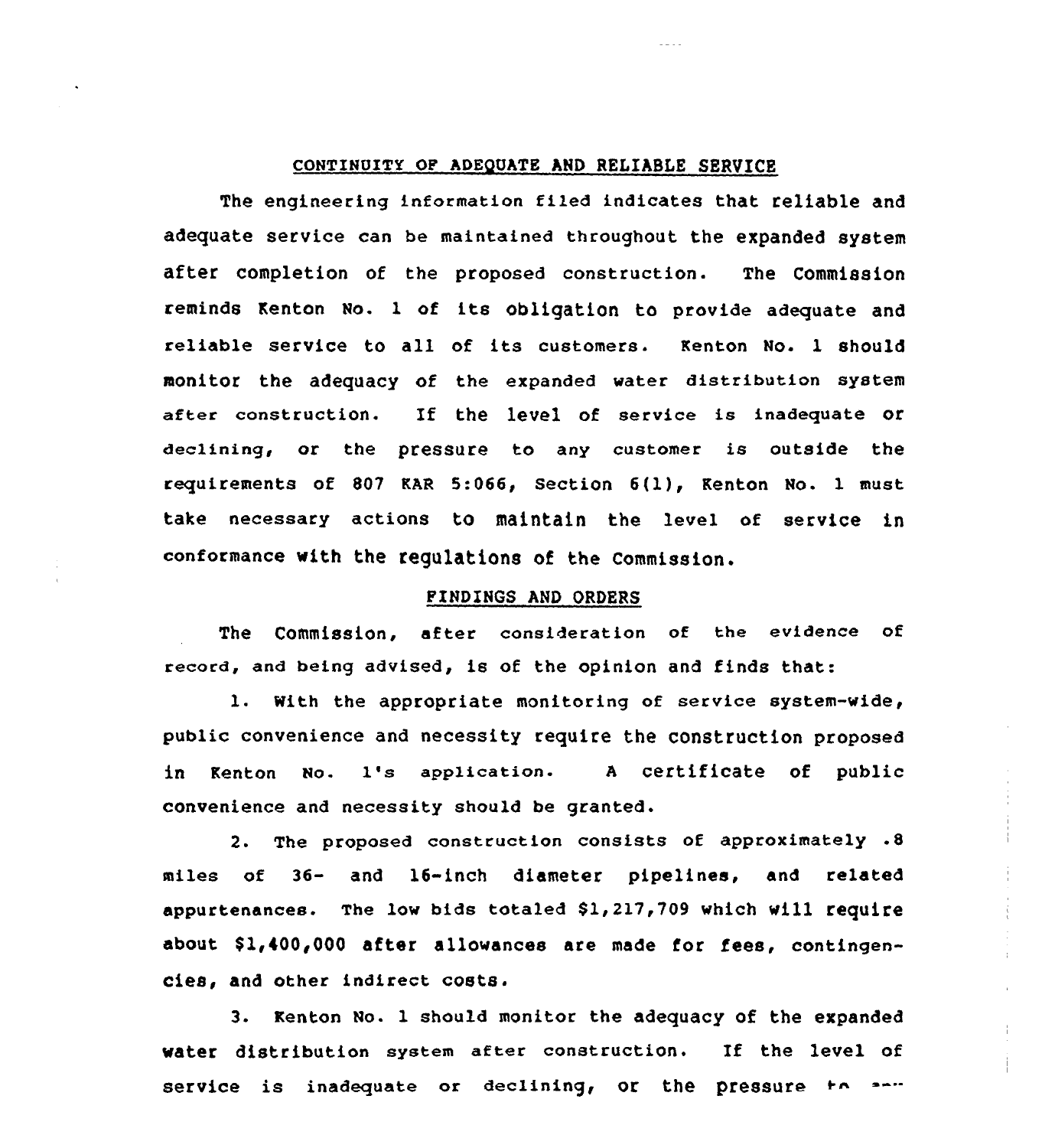customer is outside the requirements of 807 KAR 5:066, Section 6(l), Kenton No. <sup>1</sup> should take immediate action to maintain the level of service in conformance with the regulations of the Commission.

4. Any deviations from the construction herein approved which could adversely affect service to any customer should be done only with the prior approval of the Commission.

5. Kenton No. 1 should obtain approval from the Commission prior to performing any additional construction not expressly certificated by this Order.

6. Kenton No. 1 should furnish proof of the total cost of this project including the cost of construction and all other capitalized costs (engineering, legal, administrative, etc.) within 60 days of the date that construction is substantially completed. Said construction costs should be classified into appropriate plant accounts in accordance with the Uniform System of Accounts for Water Utilities prescribed by the Commission.

7. Kenton No. l 's contract with its Engineer should require construction under the general supervision of a professional engineer with a Kentucky registration in civil or mechanical engineering, to ensure that the construction work is done in accordance with the contract drawings and specifications and in Conformance with the best practices of the construction trades involved in the profect.

8. Kenton No. l should require the Engineer to furnish within 60 days of the date of substantial completion of this construction a copy of the "as-built" drawings and a signed

 $-3-$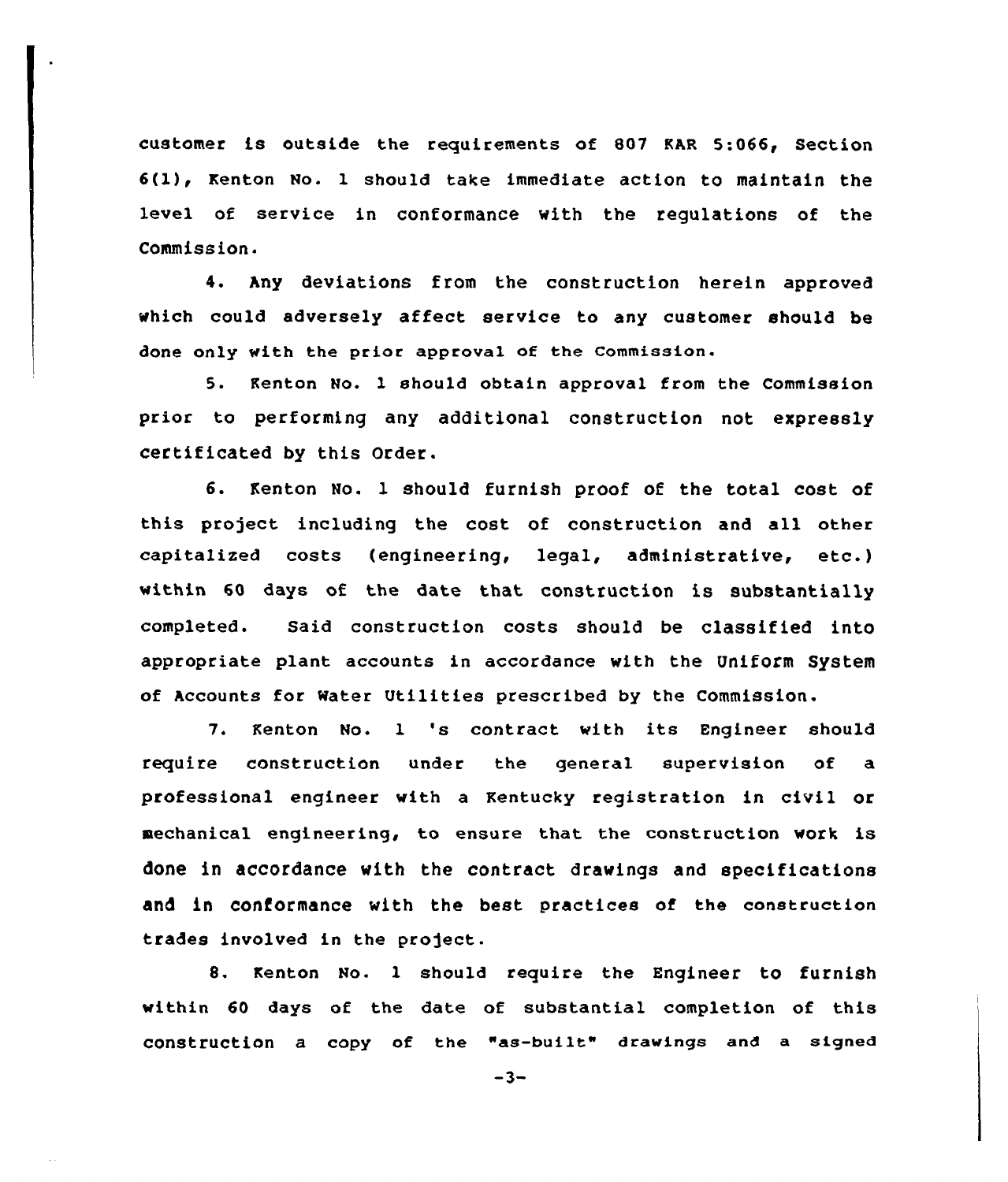statement that the construction has been satisfactorily completed in accordance with the contract plans and specifications.

9. The financing plan proposed by Kenton No. 1 is for lawful objects within its corporate purpose, is necessary and appropriate for and consistent with the proper performance of its service to the public, and will not impair its ability to perform these services. The financing plan is reasonably necessary and appropriate for such purposes and should, therefore, be approved.

IT IS THEREFORE ORDERED that:

1. Kenton No. 1 be and it hereby is granted a certificate of public convenience and necessity to proceed with the proposed construction project as set forth in the drawings and specifications of record herein on the condition that service levels be monitored, and corrective action taken in accordance with Finding 1 and Finding 3 of this Order.

2. Kenton No. 1 's financing plan consisting of <sup>a</sup> bond issue approved in Case Mo. <sup>9846</sup> be and it hereby is approved.

3. Kenton No- l shall comply with all matters set out in Pindings <sup>3</sup> through <sup>8</sup> as if the same were individually so ordered.

Nothing contained herein shall be deemed a warranty of the commonwealth of Kentucky, or any agency thereof, of the financing herein authorized.